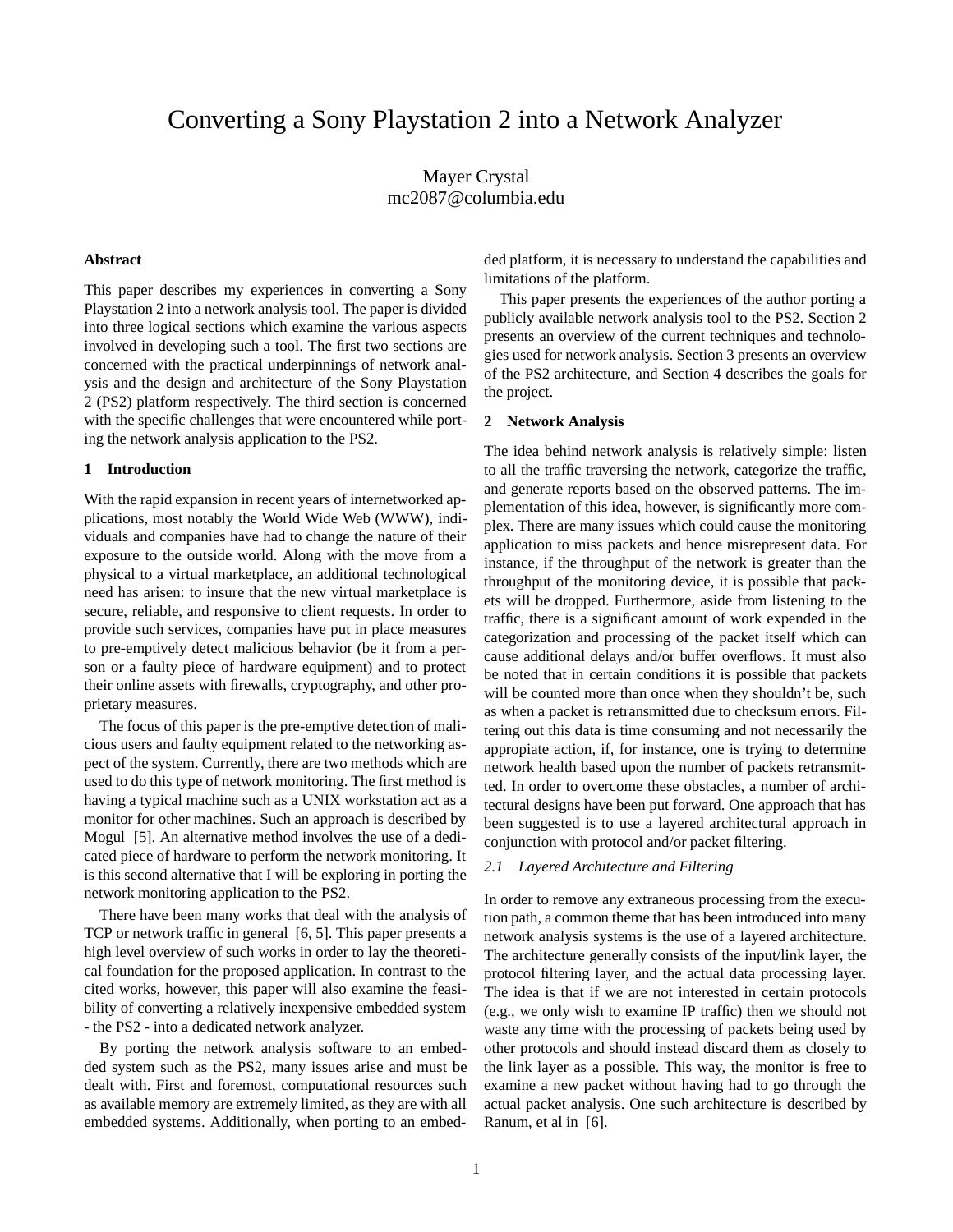## *2.2 Network Flow Table Maintenance*

Protocol filtering not withstanding, it is still desirable to minimize the amount of processing time and, if possible, memory used by the monitoring application for packet processing. Since the monitor maintains a network flow in some data structure, it is desirable to minimize the amount of time spent locating the appropiate memory location for the given packet. In many works, as well as in publicly available tools, the authors have elected to use a hashtable to store the flow information [6, 5] . This allows for a fast table lookup via a hash function which uniquely identies the connection being monitored. Once thislookup is made, the processing of the received packet can be limited to a table entry update or addition.

Aside from adding information to the flow table, it is also necessary to purge data from the table. When a connection is closed, for instance, the entries related to that connection should be removed from the flow table. In normal, error free operation, the connection termination can be detected via the semantics of the protocols being used (i.e. the sending of FIN packets in the TCP protocol). In less than ideal conditions, however, additional measures such as inactivity timeouts must also be used to properly purge the flow table. The configuration of the inactivity timer must be carefully implemented, because a misconfiguration can cause a connection that is active but dormant to be purged from the flow table incorrectly.

#### *2.3 External Report Generation*

Although not integral to the monitoring system itself, it is important that the data collected be usable by network administrators. This requires some form of report generation over the collected data set. For performance reasons, it is usually not feasible to have this report generation run in the same process as the data collection process. Instead, many application developers have opted to run the report generation as an external task which can run on a distinct piece of hardware [6, 1].

## *2.4 Existing Tools*

As the need for network monitoring has increased so too has the availability of technological tools to monitor the network. In this paper I have limited the scope of my discussion to software utilities which are open source and publicly available. Of those, perhaps the most famous and widely used are *libpcap* and *tcpdump*. <sup>1</sup> Although they are not directly useful for network analysis in and of themselves, they do provide a method for abstracting the low level network interface and presenting a unified view of network data to the user.

For more advanced network analysis, tools such as Argus [1] and Etherape<sup>2</sup> have built more complex monitoring structures on top of the libpcap interface. For the purposes of this paper, I have chosen to port the Argus software to the PS2 since the source code is structured in a clear manner and because Argus defines a clear separation between the data gathering/analysis and the reporting. This allows me to introduce my own front end to do the reporting.

#### **3 The Playstation 2 Platform**

The PS2 platform is an embedded platform specifically designed for multimedia applications. As described by R. Dubey, the architectural design for such a multimedia platform is radically different from the architectural design of general purpose processors (GPPs) [3]. Before porting an application to the PS2, it is important to understand the design benefits and limitations of such a platform.

#### *3.1 Differences Between GPPs and the PS2*

As described by R. Dubey and Jon Stokes, the goal of a multimedia system such as the PS2 is to process large amounts of constantly changing data with a relatively static set of instructions [3, 8]. GPP-based systems, on the other hand, are designed to handle relatively static data sets with a wide range of instructions. For example, GPP-based systems can easily be used to develop word processing applications which act on a small set of data (the document) but can perform many operations on that data (layout manipulation, spell check, etc...). Multimedia systems, by contrast, are designed to handle audio and video data streams which are constantly changing from one frame to the next, but commonly apply only a small set of operations to the data (rotation, zoom, etc...).

Based on the different usage patterns, it is no surprise that the internal processor designs of the two systems are dramatically different. Whereas the GPP-based systems make use of large data caches, the PS2 does not. Since the data is constantly changing for multimedia systems, the cache miss percentage would be too high to justify the inclusion of a data cache in the core processor. Additionally, the various data segments processed by the PS2 are normally independent of one another and can thus be manipulated in parallel. Because of this, the PS2 allows its vector units to be operated in a variety of modes allowing up to 16 8-bit data segments to be processed in parallel.

#### *3.2 The Emotion Engine*

The core of the PS2 platform is the Emotion Engine (EE). As illustrated in Figure 1, the EE consists of a MIPS III CPU core, an FPU, two vector units(VU0 and VU1), an image processing unit (IPU), a 10-channel DMA controller, a graphics interface unit (GIF), an RDRAM interface unit, and an I/O interface unit, all integrated on a single die. Furthermore, to increase the data throughput of the device, all of the components are connected via a shared 128-bit bus (excluding the FPU which is connected directly to the MIPS III core via a 128-bit bus).

In terms of function, the core components are divided into three groups. The first, which consists of the MIPS III CPU, the FPU, and the VU0 unit, are normally used for the logical processing of the data. The VU1 unit is used to do the intense vector graphics manipulation, and the IPU is used for image decompression. Since all the components share a 128-bit bus, it is also possible to use the various components in other configurations which allow for more parallelism. For instance, the MIPS CPU and the VU0 could be manipulating a multimedia image at the same time that the VU1 is working on a differ-

<sup>1</sup>http://www.tcpdump.org

<sup>2</sup>http://etherape.sourceforge.net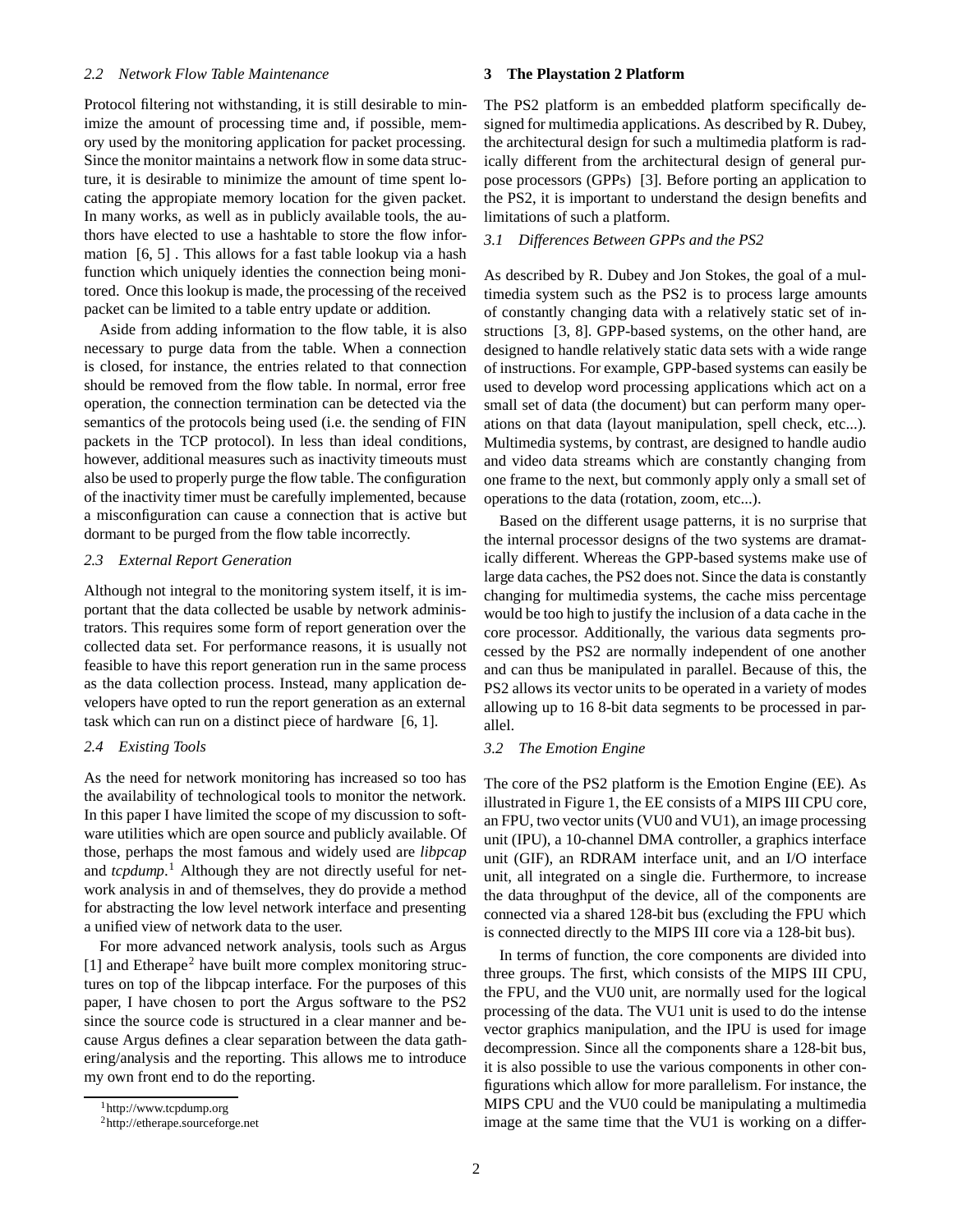**The Emotion Engine** 



Figure 1: Emotion Engine Architecture

ent image. Alternatively, the two vector units can be 'locked together' to do 128-bit SIMD in the following configurations: 16 8-bit ops/cycle, 8 1-bit ops/cycle, or 4 32-bit ops/cycle [9].

In addition to the multimedia specific components, the MIPS III CPU component can perform most common risk operations including:

- MUL/DIV
- 3-op MUL/MADD
- Arithmetic ADD/SUB
- Pack and Extend
- Min/Max
- Absolute
- Shift
- Logical instructions
- Compare instructions
- Quadword Load/Store

The MIPS III CPU also includes a 16K instruction cache and a smaller 8K data cache and contains a 6 stage pipeline (select, fetch, decode and register read, execute, cache access, and writeback). For more efficient I/O, the CPU also contains 16K of 'scratchpad RAM (SPRAM)' which is accessible to the CPU for load instructions but is also directly accessible by VU0 and is also used as a staging area for placing data on the 128-bit shared bus.

# **4 Porting to the PS2**

In order to convert the PS2 into a network analyzer I decided to port the Argus suite of applications to the PS2. However in order to keep the system as close to a generic PS2 as possible and maintain the advantages of standard embedded systems such as minimal user interaction, fast startup and automatic recovery, as described by Seltzer [7], I have opted to port the application in a manner that would allow it to run using a single PS2 memory card without requiring additional storage such as a hard drive. In order to accomplish this port, the following software and hardware pre-requisites were obtained:

- PS2 Network Adapter
- A Standard 8 Megabyte Memory Card
- The Linux port to the PS2
- Argus 2.0.5 Source Code
- *4.1 Obstacles to Porting*

Although it should not have been difficult to port the desired software to the PS2 platform, there were many obstacles that were encountered along the way. The first and most daunting obstacle was that of the limited memory. Although the PS2 has 32 MB of RAM, both the OS kernel as well as the application and its libraries must be stored on an 8MB memory card. Because all applications are linked against the standard libc library, this library must be included. However, upon examination of the shared library, it becomes obvious that we have hit an apparent limitation; the libc library itself is approximately 8MB. Dealing with the size of the standard libc library, however, is not without a solution. In fact, because the size of the library makes it difficult to use in embedded systems, other alternatives have been developed. As described by Todd E. Sundsted, there are two common alternatives: uClibc and Dietlibc [10].

Although, the use of uClibc would alleviate the size problem, in the end I did not use it due to linker errors that were encountered while building the uCilbc development applications. It should be noted however, that for general development as described by Sundsted, uClibc is frequently used. Furthermore, there seem to have been successful ports of the uClibc environment to the PS2 [2]. Instead of uClibc, I took another approach similar to the one described by Patryk Laurent [4]. I created a 16MB disk image, copied glibc into that image and then compressed that image so that it would fit within the limits imposed by the available media.

In addition to the required libc library, I also had to obtain a port of Argus and its required libraries. In the end, the requirements could be refined to the following components:

- libpcap
- $**bison**<sup>3</sup>$
- Argus

Compiling bison went smoothly. Compiling libpcap, however, proved a bit more challenging. The headers contained within the libpcap distribution were expecting certain kernel functions to be available. The kernel released by Sony for the PS2, however, did not contain the desired functions. This issue,

<sup>3</sup>Available at http://www.gnu.org/software/bison/bison.html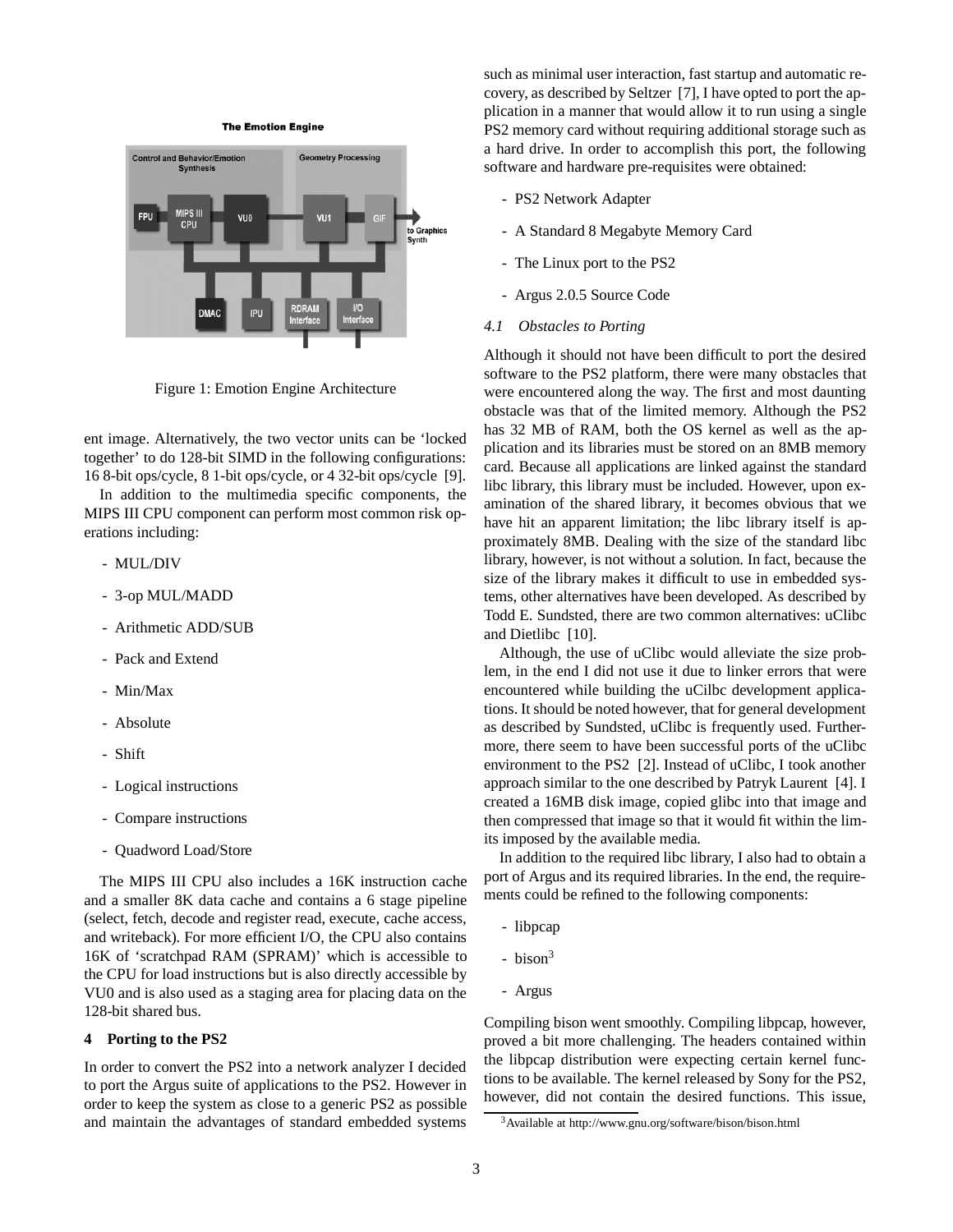however, was circumvented by the use of the Xrhino kernel <sup>4</sup> which represents a community-supported effort to upgrade the PS2 Linux kernel to a more recent version. Upon compilation and successful installation of the latest kernel, I was able to get the libpcap library to compile. Once these libraries were compiled, the compilation of the Argus suite progressed without any issues.

The final issue to overcome for the port of the network analysis tool to the PS2, was the flawed implementation of the network driver for the PS2 Network Adapter. However, Sony has released a beta version of there smap driver (the driver which controls the PS2 network adapter) which has so far proven to be relatively stable.

# **5 PS2 Network Analyzer Runtime**

drwxr-xr-x 2 root root 1024 Dec 14 22:54 bin

After compiling the required programs, a 16MB RAM image was created using the following commands:

dd if=/dev/zero of=na.img bs=1k count=16384 mke2fs -i 16384 -b 1024 -m 5 -F -v na.img

This image was then mounted temporarily on the file system, and the following directory structure was created:

| bin/                                                                                                                                                                                                                                                                                                                                                         |        |      |                             |  |                        |                                                                       |
|--------------------------------------------------------------------------------------------------------------------------------------------------------------------------------------------------------------------------------------------------------------------------------------------------------------------------------------------------------------|--------|------|-----------------------------|--|------------------------|-----------------------------------------------------------------------|
|                                                                                                                                                                                                                                                                                                                                                              |        |      |                             |  |                        |                                                                       |
|                                                                                                                                                                                                                                                                                                                                                              |        |      |                             |  |                        |                                                                       |
| -rwxr-xr-x lroot root 113304 Dec 14 22:50 ash<br>-rwxr-xr-x lroot root 78088 Dec 14 22:54 1s<br>lrwxrwxrwx lroot root 3 Dec 14 22:50 sh -> ash                                                                                                                                                                                                               |        |      |                             |  |                        |                                                                       |
|                                                                                                                                                                                                                                                                                                                                                              |        |      |                             |  |                        |                                                                       |
| dev/                                                                                                                                                                                                                                                                                                                                                         |        |      |                             |  |                        |                                                                       |
|                                                                                                                                                                                                                                                                                                                                                              |        |      |                             |  |                        |                                                                       |
|                                                                                                                                                                                                                                                                                                                                                              |        |      |                             |  |                        | (all standard dev devices created by MAKEDEV std and MAKEDEV console) |
|                                                                                                                                                                                                                                                                                                                                                              |        |      |                             |  |                        |                                                                       |
| etc/                                                                                                                                                                                                                                                                                                                                                         |        |      |                             |  |                        |                                                                       |
|                                                                                                                                                                                                                                                                                                                                                              |        |      |                             |  |                        |                                                                       |
|                                                                                                                                                                                                                                                                                                                                                              |        |      |                             |  |                        |                                                                       |
|                                                                                                                                                                                                                                                                                                                                                              |        |      |                             |  |                        |                                                                       |
| drwxr-xr-x 2 root root 1024 Dec 15 09:35 init.d<br>-rw-r--r-- 1 root root 91 Dec 15 09:34 modules.conf<br>-rw-r--r-- 1 root root 16 Dec 15 09:34 modules.conf<br>-rwxr-xr-x 1 root root 300 Dec 15 09:33 rc.modules                                                                                                                                          |        |      |                             |  |                        |                                                                       |
|                                                                                                                                                                                                                                                                                                                                                              |        |      |                             |  |                        |                                                                       |
| /etc/init.d/                                                                                                                                                                                                                                                                                                                                                 |        |      |                             |  |                        |                                                                       |
| -rwxr-xr-x 1 root root 233 Dec 15 09:35 rcS                                                                                                                                                                                                                                                                                                                  |        |      |                             |  |                        |                                                                       |
|                                                                                                                                                                                                                                                                                                                                                              |        |      |                             |  |                        |                                                                       |
| lib/                                                                                                                                                                                                                                                                                                                                                         |        |      |                             |  |                        |                                                                       |
| $-rwxx-xx-x$ 1 root root 607432 Dec 14 22:56 14-2.2.2.so                                                                                                                                                                                                                                                                                                     |        |      |                             |  |                        |                                                                       |
|                                                                                                                                                                                                                                                                                                                                                              |        |      |                             |  |                        |                                                                       |
|                                                                                                                                                                                                                                                                                                                                                              |        |      |                             |  |                        |                                                                       |
|                                                                                                                                                                                                                                                                                                                                                              |        |      |                             |  |                        |                                                                       |
|                                                                                                                                                                                                                                                                                                                                                              |        |      |                             |  |                        |                                                                       |
|                                                                                                                                                                                                                                                                                                                                                              |        |      |                             |  |                        |                                                                       |
|                                                                                                                                                                                                                                                                                                                                                              |        |      |                             |  |                        |                                                                       |
|                                                                                                                                                                                                                                                                                                                                                              |        |      |                             |  |                        |                                                                       |
|                                                                                                                                                                                                                                                                                                                                                              |        |      |                             |  |                        |                                                                       |
|                                                                                                                                                                                                                                                                                                                                                              |        |      |                             |  |                        |                                                                       |
|                                                                                                                                                                                                                                                                                                                                                              |        |      |                             |  |                        |                                                                       |
| lib/modules/2.2.21-prel-xr7/misc/                                                                                                                                                                                                                                                                                                                            |        |      |                             |  |                        |                                                                       |
| -rw-r--r-- 1 root root                                                                                                                                                                                                                                                                                                                                       |        |      | 43388 Dec 15 09:17 smap.o   |  |                        |                                                                       |
|                                                                                                                                                                                                                                                                                                                                                              |        |      |                             |  |                        |                                                                       |
| $\sin/$                                                                                                                                                                                                                                                                                                                                                      |        |      |                             |  |                        |                                                                       |
|                                                                                                                                                                                                                                                                                                                                                              |        |      |                             |  |                        |                                                                       |
|                                                                                                                                                                                                                                                                                                                                                              |        |      |                             |  |                        |                                                                       |
|                                                                                                                                                                                                                                                                                                                                                              |        |      |                             |  |                        |                                                                       |
| --------<br>--wxr--xr--x 1 root root 12252 Dec 15 09:18 ifconfig<br>---wxr--xr--x 1 root root 1285 Dec 15 09:18 ifdaw<br>---------------- 1 root root 44292 Dec 14 22:57 init                                                                                                                                                                                |        |      |                             |  |                        |                                                                       |
| $-rwxx-xx-x$                                                                                                                                                                                                                                                                                                                                                 | 1 root | root | 133772 Dec 15 09:36 insmod  |  |                        |                                                                       |
|                                                                                                                                                                                                                                                                                                                                                              |        |      |                             |  |                        |                                                                       |
| usr/                                                                                                                                                                                                                                                                                                                                                         |        |      |                             |  |                        |                                                                       |
|                                                                                                                                                                                                                                                                                                                                                              |        |      |                             |  |                        |                                                                       |
|                                                                                                                                                                                                                                                                                                                                                              |        |      |                             |  |                        |                                                                       |
| drwxr-xr-x 2 root root 1024 Dec 15 10:18 bin<br>$x = 2$ root 1024 Dec 14 22:51 11b<br>$x = 1024$ Dec 14 22:51 11b                                                                                                                                                                                                                                            |        |      |                             |  |                        |                                                                       |
| drwxr-xr-x                                                                                                                                                                                                                                                                                                                                                   | 2 root | root |                             |  | 1024 Dec 14 22:51 sbin |                                                                       |
|                                                                                                                                                                                                                                                                                                                                                              |        |      |                             |  |                        |                                                                       |
| usr/bin/                                                                                                                                                                                                                                                                                                                                                     |        |      |                             |  |                        |                                                                       |
|                                                                                                                                                                                                                                                                                                                                                              |        |      |                             |  |                        |                                                                       |
|                                                                                                                                                                                                                                                                                                                                                              |        |      |                             |  |                        |                                                                       |
|                                                                                                                                                                                                                                                                                                                                                              |        |      |                             |  |                        |                                                                       |
|                                                                                                                                                                                                                                                                                                                                                              |        |      |                             |  |                        |                                                                       |
|                                                                                                                                                                                                                                                                                                                                                              |        |      | 508494 Dec 14 22:52 ragator |  |                        |                                                                       |
| $\begin{tabular}{lllllllllll} $ -$rwar-xr-x$ & $1$ rowt & $-100$ & $1000$ & $1000$ & $14$ & $22:52$~ragaton\\ $ -$rwar-xr-x$ & $1$ root & $1000$ & $1000$ & $497114$ & Dec 14$ & $22:52$~ramon\\ $ -$rwar-xr-x$ & $1$ root & $1000$ & $480928$ & Dec 14$ & $22:52$~rapath\\ $ -$rwar-xr-x$ & $1$ root & $401432$ & Dec 14$ & $22:52$~rasor1\\ $ -$rwar-xr-x$ |        |      |                             |  |                        |                                                                       |
|                                                                                                                                                                                                                                                                                                                                                              |        |      |                             |  |                        |                                                                       |
|                                                                                                                                                                                                                                                                                                                                                              |        |      |                             |  |                        |                                                                       |
|                                                                                                                                                                                                                                                                                                                                                              |        |      |                             |  |                        |                                                                       |

<sup>4</sup>Available at http://playstation2-linux.com/projects/xrhino-kernel/

| usr/lib/     |        |       |                           |  |                                    |
|--------------|--------|-------|---------------------------|--|------------------------------------|
| $-rw-r--r--$ | 1 root | root  |                           |  | 184912 Dec 14 22:51 argus common.a |
| $-rw-r-r-r-$ | 1 root | root  |                           |  | 137704 Dec 14 22:51 argus parse.a  |
| $-rw-r--r--$ | 1 root | root  |                           |  | 224594 Dec 14 22:51 libpcap.a      |
| usr/sbin/    |        |       |                           |  |                                    |
| -rwxr-xr-x   | 1 root | root. | 676874 Dec 14 22:51 argus |  |                                    |

As noted above, this image was then compressed into the na glibc.img (for a total of 4,428,284 bytes). This was copied to the memory card in addition to the Xrhino kernel (which was also compressed to 2,678,535 bytes).

# **6 Additional Setup**

In addition to the port and the compression onto the 8MB memory card, there were a few additional steps that had to be taken in order to have the system boot properly. The first requirement was that the Linux CD be placed in the CD drive. Although it would have been preferable to be able to boot directly off of the memory card (and hence require no additional media), the PS2 bootloader does not allow this. The CD must be in the drive in order to bootstrap the load process. The second additional requirement was the proper setup for the bootup and networking. In order to properly initialize the system, the following init scripts were added:

1. inittab:

```
id:1:initdefault:
si::sysinit:/etc/init.d/rcS
1::sysinit:/usr/bin/clear
2::sysinit:/na.sh
```
#### 2. modules.conf

alias eth0 smap

/etc/rc.modules

# 3. rc.modules:

#!/bin/sh

# Preload eth0 driver, if eth0 is not present.

```
grep '[ \t]*eth0:' /proc/net/dev \
2>/dev/null >/dev/null
eth0_found=$?
if [ $eth0_found -ne 0 ]; then
  echo "Preload eth0 driver"
  /sbin/ifconfig eth0 2> /dev/null > /dev/null
fi
```
# 4. rcS:

```
#!/bin/sh
#
export PATH=/sbin:/usr/sbin:/bin:/usr/bin
# mount proc file system
mount -t proc proc /proc
# load PS2 modules
```